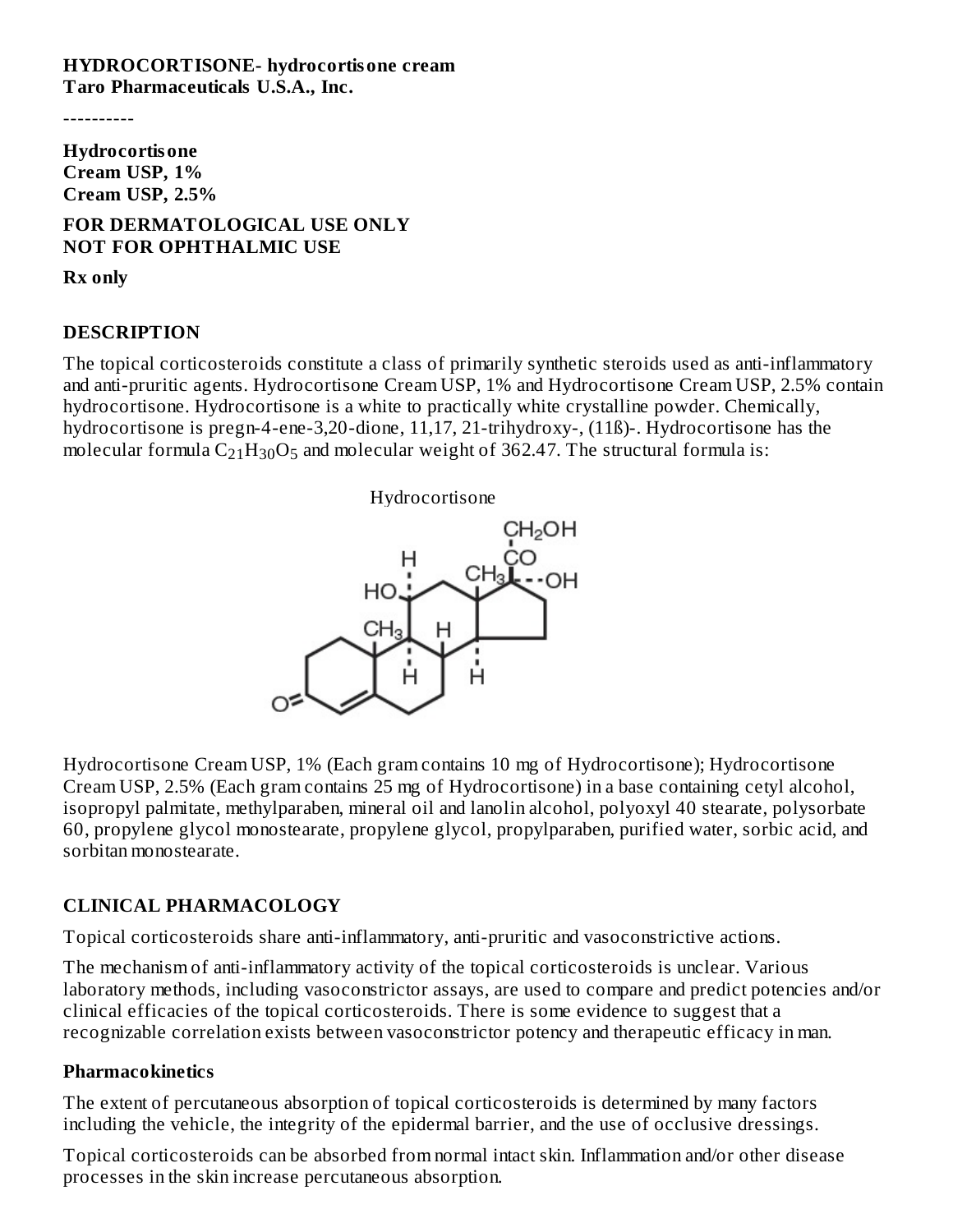Occlusive dressings substantially increase the percutaneous absorption of topical corticosteroids. Thus, occlusive dressings may be a valuable therapeutic adjunct for treatment of resistant dermatoses (see **DOSAGE AND ADMINISTRATION**).

Once absorbed through the skin, topical corticosteroids are handled through pharmacokinetic pathways similar to systemically administered corticosteroids. Corticosteroids are bound to plasma proteins in varying degrees. Corticosteroids are metabolized primarily in the liver and are then excreted by the kidneys. Some of the topical corticosteroids and their metabolites are also excreted into the bile.

# **INDICATIONS AND USAGE**

Topical corticosteroids are indicated for the relief of the inflammatory and pruritic manifestations of corticosteroid-responsive dermatoses.

# **CONTRAINDICATIONS**

Topical corticosteroids are contraindicated in those patients with a history of hypersensitivity to any of the components of the preparation.

# **PRECAUTIONS**

## **General**

Systemic absorption of topical corticosteroids has produced reversible hypothalamic-pituitary-adrenal (HPA) axis suppression, manifestations of Cushing's syndrome, hyperglycemia, and glucosuria in some patients.

Conditions which augment systemic absorption include the application of the more potent steroids, use over large surface areas, prolonged use, and the addition of occlusive dressings.

Therefore, patients receiving a large dose of a potent topical steroid applied to a large surface area or under an occlusive dressing should be evaluated periodically for evidence of HPA axis suppression by using the urinary free cortisol and ACTH stimulation tests. If HPA axis suppression is noted, an attempt should be made to withdraw the drug, to reduce the frequency of application, or to substitute a less potent steroid.

Recovery of HPA axis function is generally prompt and complete upon discontinuation of the drug. Infrequently, signs and symptoms of steroid withdrawal may occur, requiring supplemental systemic corticosteroids.

Children may absorb proportionally larger amounts of topical corticosteroids and thus be more susceptible to systemic toxicity (see **PRECAUTIONS-Pediatric Us e**).

If irritation develops, topical corticosteroids should be discontinued and appropriate therapy instituted.

In the presence of dermatological infections, the use of an appropriate antifungal or antibacterial agent should be instituted. If a favorable response does not occur promptly, the corticosteroid should be discontinued until the infection has been adequately controlled.

# **Information for the Patient**

Patients using topical corticosteroids should receive the following information and instructions:

- 1. This medication is to be used as directed by the physician. It is for external use only. Avoid contact with the eyes.
- 2. Patients should be advised not to use this medication for any disorder other than for which it was prescribed.
- 3. The treated skin area should not be bandaged or otherwise covered or wrapped so as to be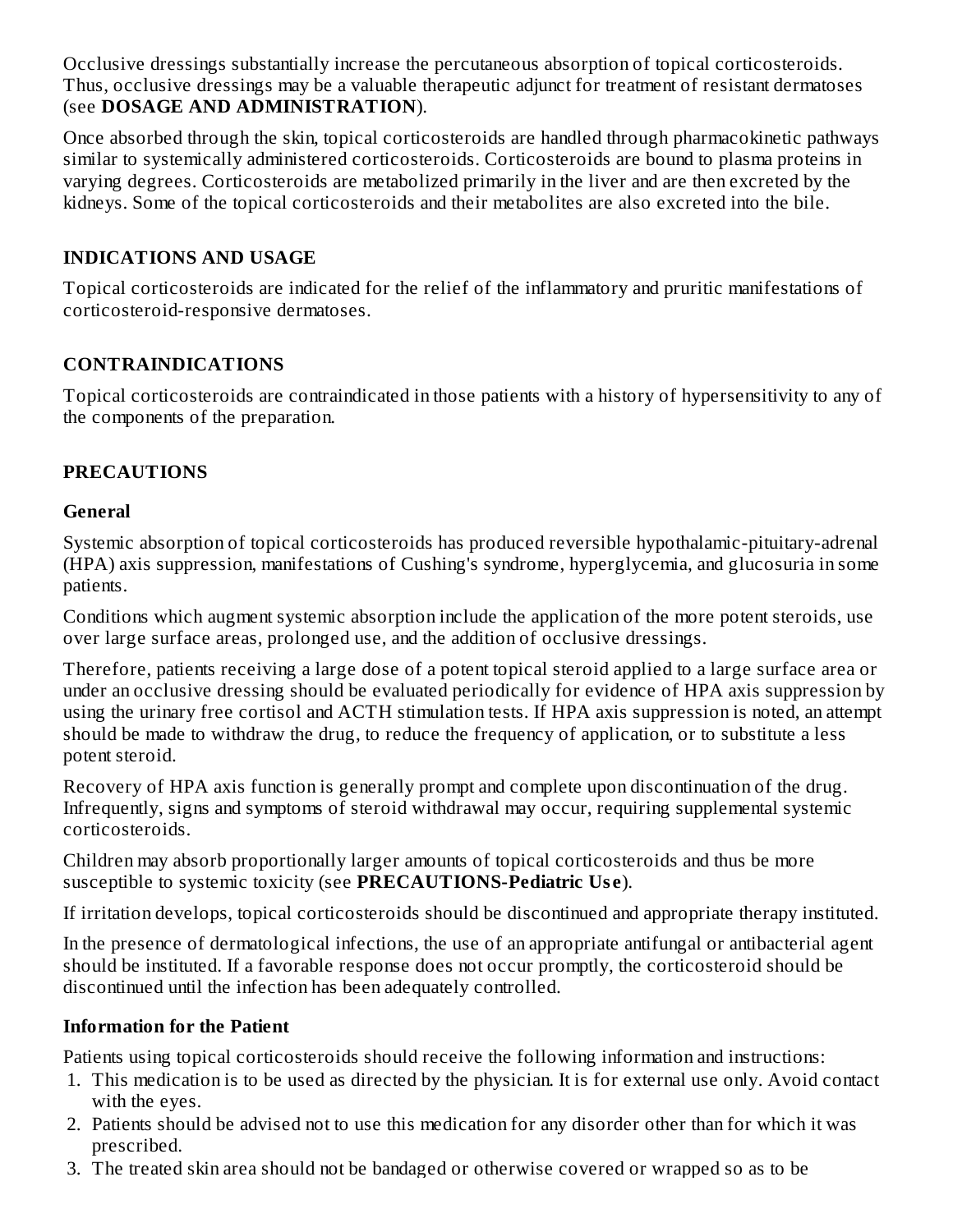occlusive unless directed by the physician.

- 4. Patients should report any signs of local adverse reactions, especially under occlusive dressing.
- 5. Parents of pediatric patients should be advised not to use tight-fitting diapers or plastic pants on a child being treated in the diaper area, as these garments may constitute occlusive dressings.

# **Laboratory Tests**

The following tests may be helpful in evaluating HPA axis suppression:

Urinary free cortisol test ACTH stimulation test

## **Carcinogenesis, Mutagenesis, and Impairment of Fertility**

Long-term animal studies have not been performed to evaluate the carcinogenic potential or the effect on fertility of topical corticosteroids.

Studies to determine mutagenicity with prednisolone and hydrocortisone have revealed negative results.

# **Pregnancy**

Teratogenic Effects

## *Pregnancy Category C*

Corticosteroids are generally teratogenic in laboratory animals when administered systemically at relatively low dosage levels. The more potent corticosteroids have been shown to be teratogenic after dermal application in laboratory animals. There are no adequate and well-controlled studies in pregnant women on teratogenic effects from topically applied corticosteroids. Therefore, topical corticosteroids should be used during pregnancy only if the potential benefit justifies the potential risk to the fetus. Drugs of this class should not be used extensively on pregnant patients, in large amounts, or for prolonged periods of time.

# **Nursing Mothers**

It is not known whether topical administration of corticosteroids could result in sufficient systemic absorption to produce detectable quantities in breast milk. Systemically administered corticosteroids are secreted into breast milk in quantities *not* likely to have a deleterious effect on the infant. Nevertheless, caution should be exercised when topical corticosteroids are administered to a nursing woman.

# **Pediatric Us e**

*Pediatric patients may demonstrate greater susceptibility to topical corticosteroid-induced hypothalamicpituitary-adrenal (HPA) axis suppression and Cushing's syndrome than mature patients because of a larger skin surface area to body weight ratio.*

Hypothalamic-pituitary-adrenal (HPA) axis suppression, Cushing's syndrome, and intracranial hypertension have been reported in pediatric patients receiving topical corticosteroids. Manifestations of adrenal suppression in pediatric patients include linear growth retardation, delayed weight gain, low plasma cortisol levels, and absence of response to ACTH stimulation. Manifestations of intracranial hypertension include bulging fontanelles, headaches, and bilateral papilledema.

Administration of topical corticosteroids to pediatric patients should be limited to the least amount compatible with an effective therapeutic regimen. Chronic corticosteroid therapy may interfere with the growth and development of pediatric patients.

# **ADVERSE REACTIONS**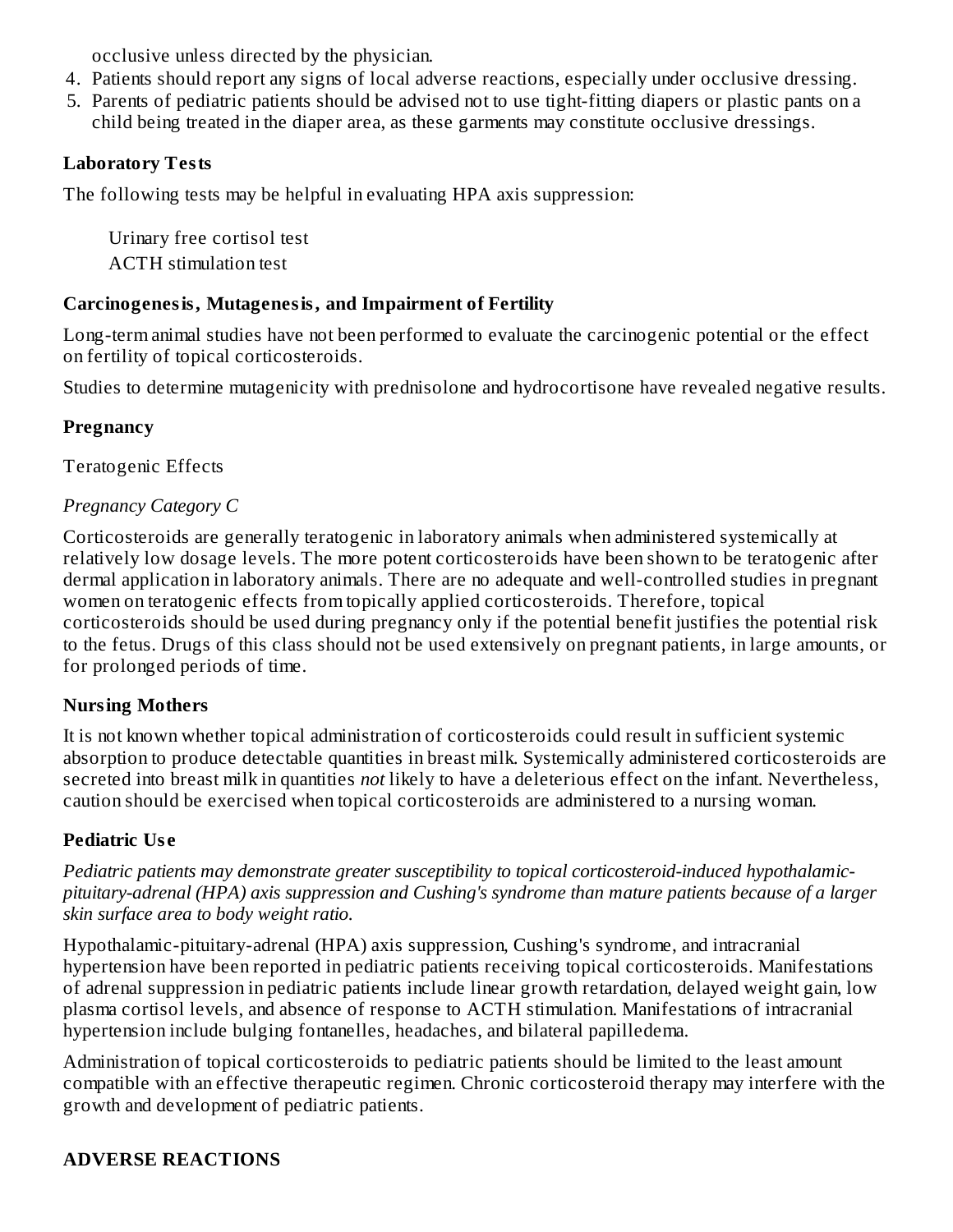The following local adverse reactions are reported infrequently with topical corticosteroids, but may occur more frequently with the use of occlusive dressings. These reactions are listed in an approximate decreasing order of occurrence: burning, itching, irritation, dryness, folliculitis, hypertrichosis, acneiform eruptions, hypopigmentation, perioral dermatitis, allergic contact dermatitis, maceration of the skin, secondary infection, skin atrophy, striae and miliaria.

# **OVERDOSAGE**

Topically applied corticosteroids can be absorbed in sufficient amounts to produce systemic effects (see **PRECAUTIONS**).

## **DOSAGE AND ADMINISTRATION**

Apply to the affected area as a thin film 2 to 4 times daily depending on the severity of the condition.

Occlusive dressings may be used for the management of psoriasis or recalcitrant conditions.

If an infection develops, the use of occlusive dressings should be discontinued and appropriate antimicrobial therapy instituted.

## **HOW SUPPLIED**

Hydrocortisone Cream USP, 1% is supplied in 28.35 g tubes (NDC 51672-3004-2)

Hydrocortisone Cream USP, 2.5% is supplied in 20 g tubes (NDC 51672-3003-0) and 28.35 g tubes (NDC 51672-3003-2)

**Store at 20° to 25°C (68° to 77°F)** [see USP Controlled Room Temperature]. Protect from freezing.

Mfd. by: Taro Pharmaceuticals Inc., Brampton, Ontario, Canada L6T 1C1 Dist. by: **Taro Pharmaceuticals U.S.A., Inc.**, Hawthorne, NY 10532

Revised: November 2014 PK-4245-2 357 1114-2

#### **PRINCIPAL DISPLAY PANEL - 28.35 g Tube Carton**

**NDC 51672-3003-2**

**28.35 g**

**Hydrocortisone Cream USP, 2.5%**

FOR EXTERNAL USE ONLY. NOT FOR OPHTHALMIC USE.

**Rx only**

**Keep this and all medications out of the reach of children.**

**TARO**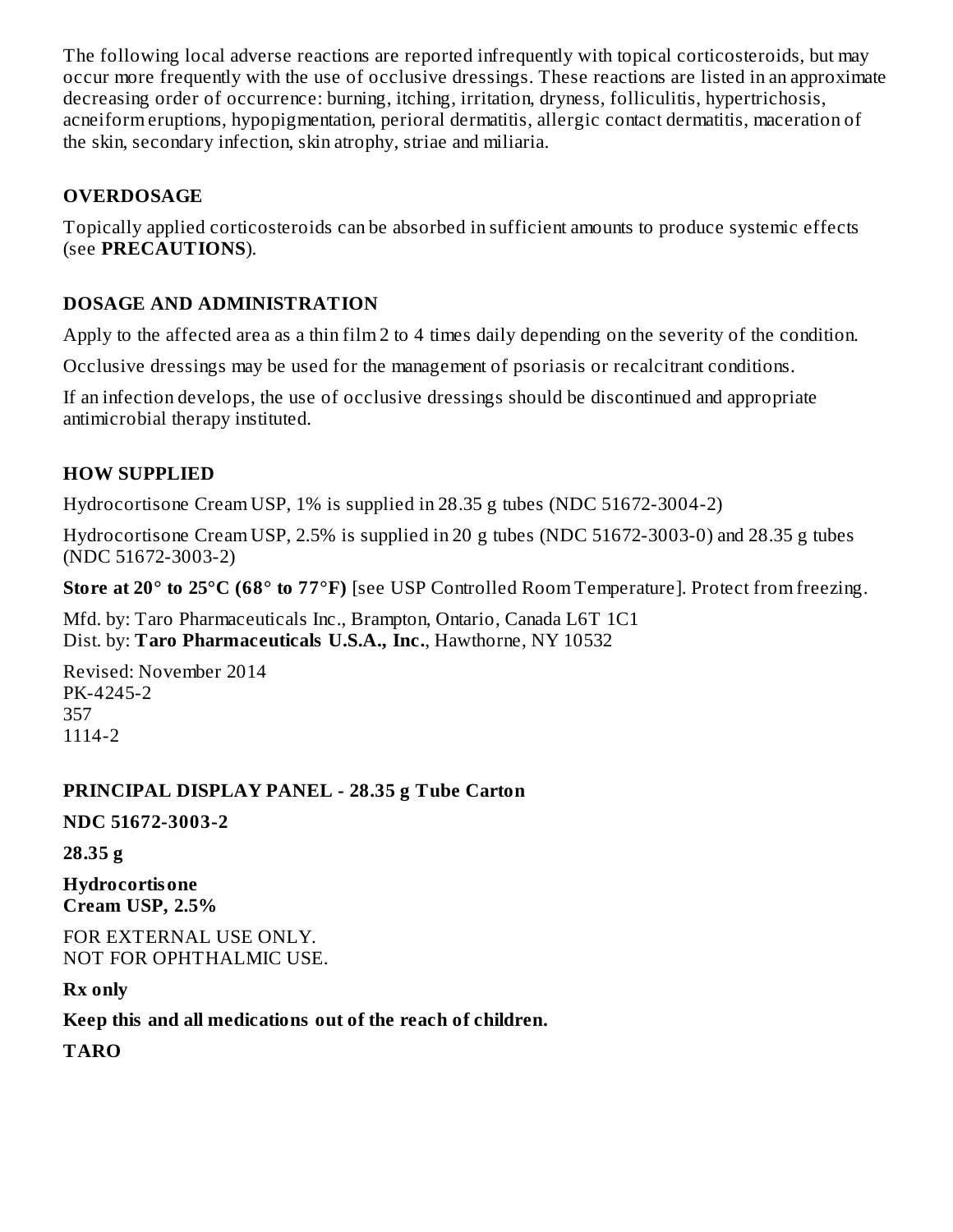

## **PRINCIPAL DISPLAY PANEL - 28.35 g Tube Carton**

#### **NDC 51672-3004-2**

**28.35 g**

**Hydrocortisone Cream USP, 1%**

FOR EXTERNAL USE ONLY. NOT FOR OPHTHALMIC USE.

**Rx only**

**Keep this and all medications out of the reach of children.**

**TARO**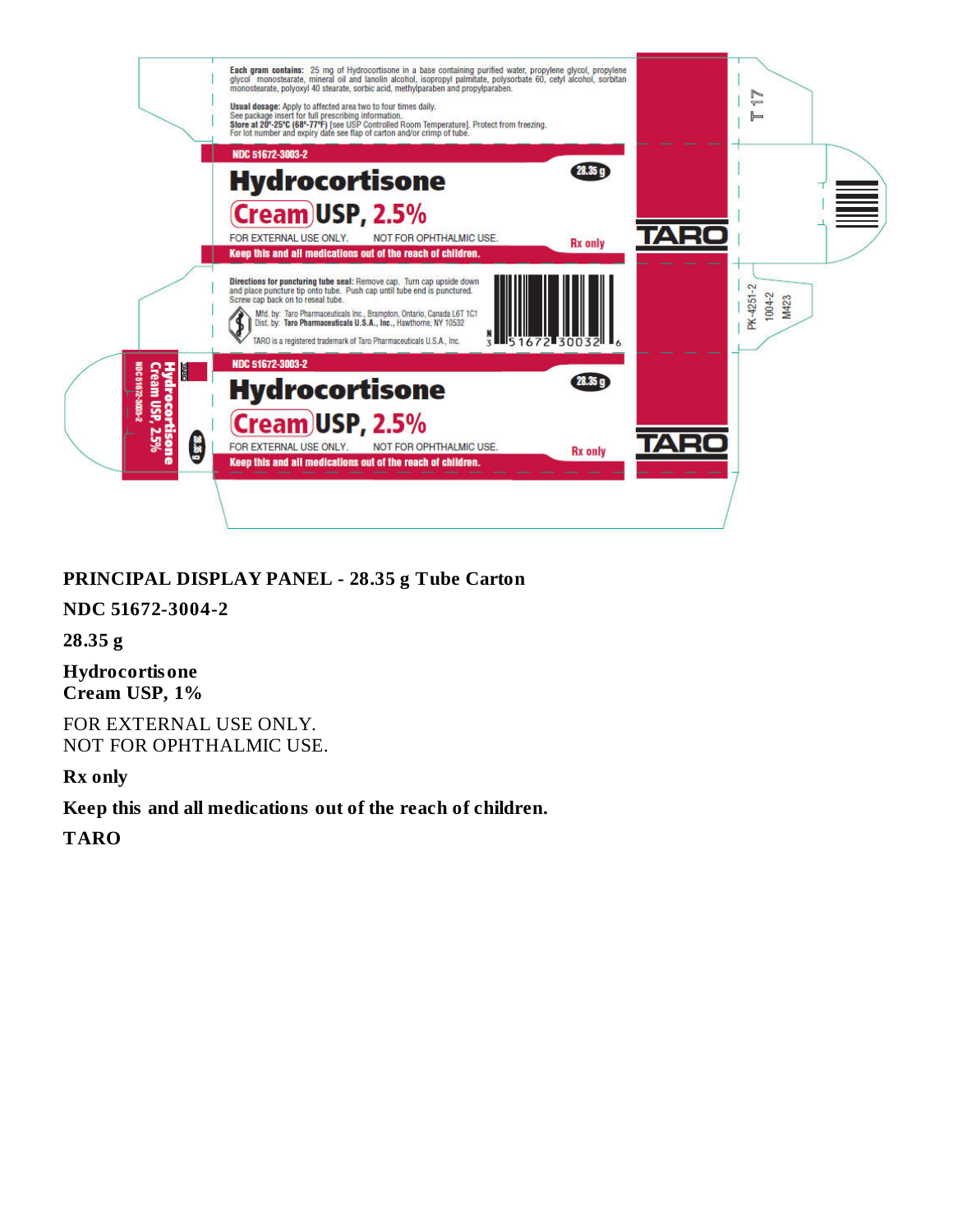

| <b>HYDROCORTISONE</b>                                                |                                               |                |                          |                |  |
|----------------------------------------------------------------------|-----------------------------------------------|----------------|--------------------------|----------------|--|
| hydrocortisone cream                                                 |                                               |                |                          |                |  |
|                                                                      |                                               |                |                          |                |  |
| <b>Product Information</b>                                           |                                               |                |                          |                |  |
| Product Type                                                         | HUMAN PRESCRIPTION DRUG<br>Item Code (Source) |                |                          | NDC:51672-3004 |  |
| <b>Route of Administration</b>                                       | <b>TOPICAL</b>                                |                |                          |                |  |
|                                                                      |                                               |                |                          |                |  |
|                                                                      |                                               |                |                          |                |  |
| <b>Active Ingredient/Active Moiety</b>                               |                                               |                |                          |                |  |
|                                                                      | <b>Ingredient Name</b>                        |                | <b>Basis of Strength</b> | Strength       |  |
| Hydrocortisone (UNII: WI4X0X7BPJ) (Hydrocortisone - UNII:WI4X0X7BPJ) |                                               | Hydrocortisone |                          | 10 mg in $1 g$ |  |
|                                                                      |                                               |                |                          |                |  |
|                                                                      |                                               |                |                          |                |  |
| <b>Inactive Ingredients</b>                                          |                                               |                |                          |                |  |
|                                                                      |                                               | Strength       |                          |                |  |
| water (UNII: 059QF0KO0R)                                             |                                               |                |                          |                |  |
| propylene glycol (UNII: 6DC9Q167V3)                                  |                                               |                |                          |                |  |
| mineral oil (UNII: T5L8T28FGP)                                       |                                               |                |                          |                |  |
| lanolin alcohols (UNII: 884C3FA9HE)                                  |                                               |                |                          |                |  |
| isopropyl palmitate (UNII: 8CRQ2TH63M)                               |                                               |                |                          |                |  |
| polysorbate 60 (UNII: CAL22UVI4M)                                    |                                               |                |                          |                |  |
| cetyl alcohol (UNII: 936JST6JCN)                                     |                                               |                |                          |                |  |
| sorbitan monostearate (UNII: NVZ4I0H58X)                             |                                               |                |                          |                |  |
| polyoxyl 40 stearate (UNII: 13A4J4NH9I)                              |                                               |                |                          |                |  |
| sorbic acid (UNII: X045WJ989B)                                       |                                               |                |                          |                |  |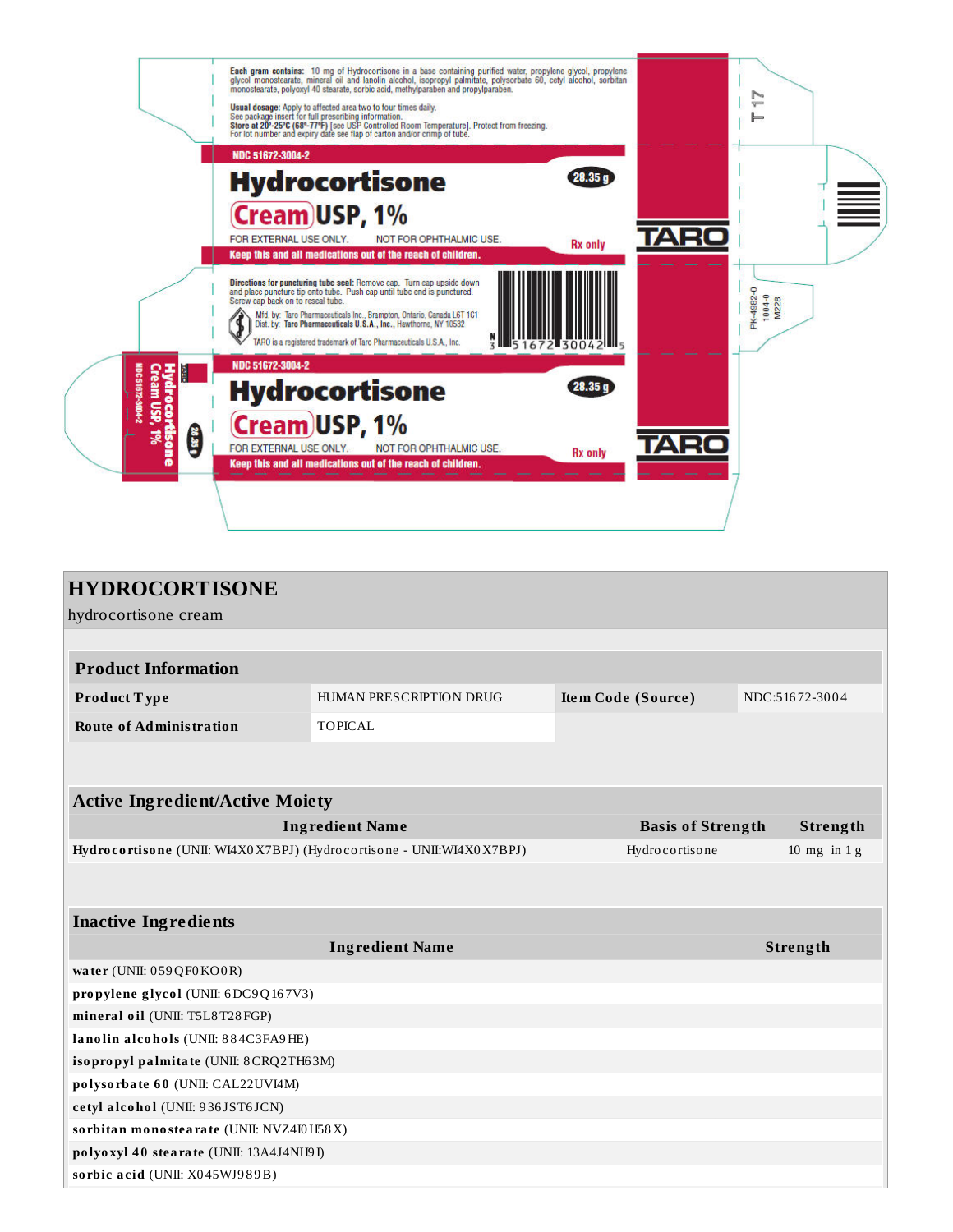| methylparaben (UNII: A2I8C7HI9T)        |  |  |  |  |  |
|-----------------------------------------|--|--|--|--|--|
|                                         |  |  |  |  |  |
|                                         |  |  |  |  |  |
|                                         |  |  |  |  |  |
|                                         |  |  |  |  |  |
|                                         |  |  |  |  |  |
|                                         |  |  |  |  |  |
|                                         |  |  |  |  |  |
|                                         |  |  |  |  |  |
|                                         |  |  |  |  |  |
|                                         |  |  |  |  |  |
|                                         |  |  |  |  |  |
| Marketing Start Date Marketing End Date |  |  |  |  |  |
|                                         |  |  |  |  |  |
|                                         |  |  |  |  |  |
|                                         |  |  |  |  |  |
|                                         |  |  |  |  |  |
| <b>Marketing Information</b>            |  |  |  |  |  |
| <b>Marketing End Date</b>               |  |  |  |  |  |
|                                         |  |  |  |  |  |
|                                         |  |  |  |  |  |
|                                         |  |  |  |  |  |
| <b>HYDROCORTISONE</b>                   |  |  |  |  |  |
| hydrocortisone cream                    |  |  |  |  |  |
|                                         |  |  |  |  |  |

| <b>Product Information</b> |                         |                    |                |  |  |
|----------------------------|-------------------------|--------------------|----------------|--|--|
| <b>Product Type</b>        | HUMAN PRESCRIPTION DRUG | Item Code (Source) | NDC:51672-3003 |  |  |
| Route of Administration    | TOPICAL                 |                    |                |  |  |

| <b>Active Ingredient/Active Moiety</b>                               |                          |  |                 |  |  |
|----------------------------------------------------------------------|--------------------------|--|-----------------|--|--|
| <b>Ingredient Name</b>                                               | <b>Basis of Strength</b> |  | Strength        |  |  |
| Hydrocortisone (UNII: WI4X0X7BPJ) (Hydrocortisone - UNII:WI4X0X7BPJ) | Hydrocortisone           |  | $25$ mg in 1 g  |  |  |
|                                                                      |                          |  |                 |  |  |
|                                                                      |                          |  |                 |  |  |
| <b>Inactive Ingredients</b>                                          |                          |  |                 |  |  |
| <b>Ingredient Name</b>                                               |                          |  | <b>Strength</b> |  |  |
| water (UNII: $059QF0KO0R$ )                                          |                          |  |                 |  |  |
| propylene glycol (UNII: $6DC9Q167V3$ )                               |                          |  |                 |  |  |
| mineral oil (UNII: T5L8T28FGP)                                       |                          |  |                 |  |  |
| lanolin alcohols (UNII: 884C3FA9HE)                                  |                          |  |                 |  |  |
| isopropyl palmitate (UNII: 8CRQ2TH63M)                               |                          |  |                 |  |  |
| polysorbate 60 (UNII: CAL22UVI4M)                                    |                          |  |                 |  |  |
| cetyl alcohol (UNII: 936JST6JCN)                                     |                          |  |                 |  |  |
| sorbitan monostearate (UNII: NVZ4I0H58X)                             |                          |  |                 |  |  |
| polyoxyl 40 stearate (UNII: 13A4J4NH9I)                              |                          |  |                 |  |  |
| sorbic acid (UNII: X045WJ989B)                                       |                          |  |                 |  |  |

**so rbic a cid** (UNII: X0 45WJ9 8 9B)

**Communication**